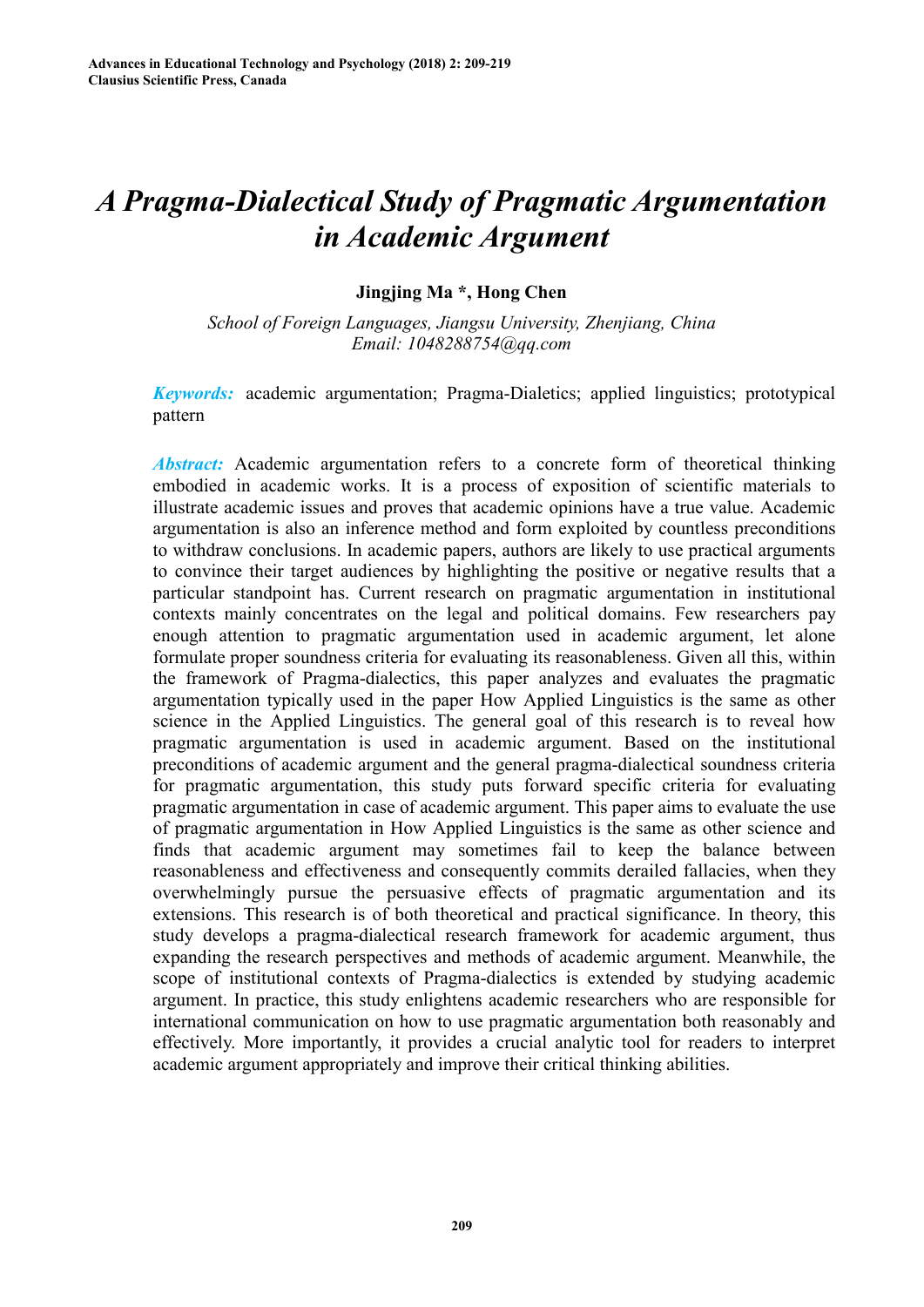#### **1. Introduction**

#### **1.1 Research Background**

Academic dissertation is the dissertation that expresses the scientific research results after making a comparative and systematic research and discussion on the problems in a certain field. Academic papers are basically academic, scientific, creative, and theoretical. The theoretical nature of academic papers is not only reflected in the theoretical nature of the mind and the author's theoretical cultivation, but also reflected in the argumentative nature of the expression. The theoretical characteristic stems from the process of argument and reasoning. Argument plays an essential role in academic writing, thus it is of great significance to analyze academic argument. The academic contextualized argument can also be defined as the structure supporting the particular writer's ideas, and supported by reasoning and referencing that are acceptable and persuasive in one particular academic realm. To conclude, Argument plays an essential role in academic writing, thus it is of great significance to analyze and evaluate academic argument

#### **1.2 Aim and Significance**

This paper aims to make clear how pragmatic argumentation is used in academic argument and what the proper criteria is for evaluating its use. It seeks to accomplish the following three research aims:

(1) do a tentative exploration of pragmatic argumentation used in the argument of academic essay;

(2) roughly introduce the theory of Pragma-Dialects and classify complex pragmatic argumentation based on prototypical argument patterns;

(3) evaluate the reasonableness of the use of pragmatic argumentation in the paper How Applied Linguistics is same as other science

The outcomes of the current research will also have practical implications. First, this paper integrates academic argument with pragmatic argumentation, providing a new research perspective. Second, the application of pragmatic argumentation is expanded and studies on it are enriched, too. Third, it provides a new set of rule to analyze and evaluate academic argument.

#### **1.3 Organization of the Thesis**

This paper is made up of five chapters as follows:

The first chapter introduces an argumentative approach to academic argument and provides a brief account of the research background, aims and significance. It also introduces the structure of this paper and the content of each chapter.

The second chapter introduces previous studies on academic argument and Pragma-Dialects.

The third chapter demonstrates the research design, including the theoretical assumptions, research questions and research methods.

The fourth chapter firstly discusses argumentative characterization of academic argument. This section deals with the argumentative characterization and institutional preconditions of pragmatic argumentation used in academic argument. The second section is prototypical argument schemes of pragmatic argumentation. It introduces the prototypical pragmatic argumentation. The third section is evaluation of prototypical pramagtic argument. Pragmatic argumentation will be dug out from the paper How Applied Linguistics is same as other Science and be analyzed from four stages. Besides, the effectiveness of them will be judged by different aspects. In the fourth section, criteria is provided to evaluate pragmatic argumentation in academic argument.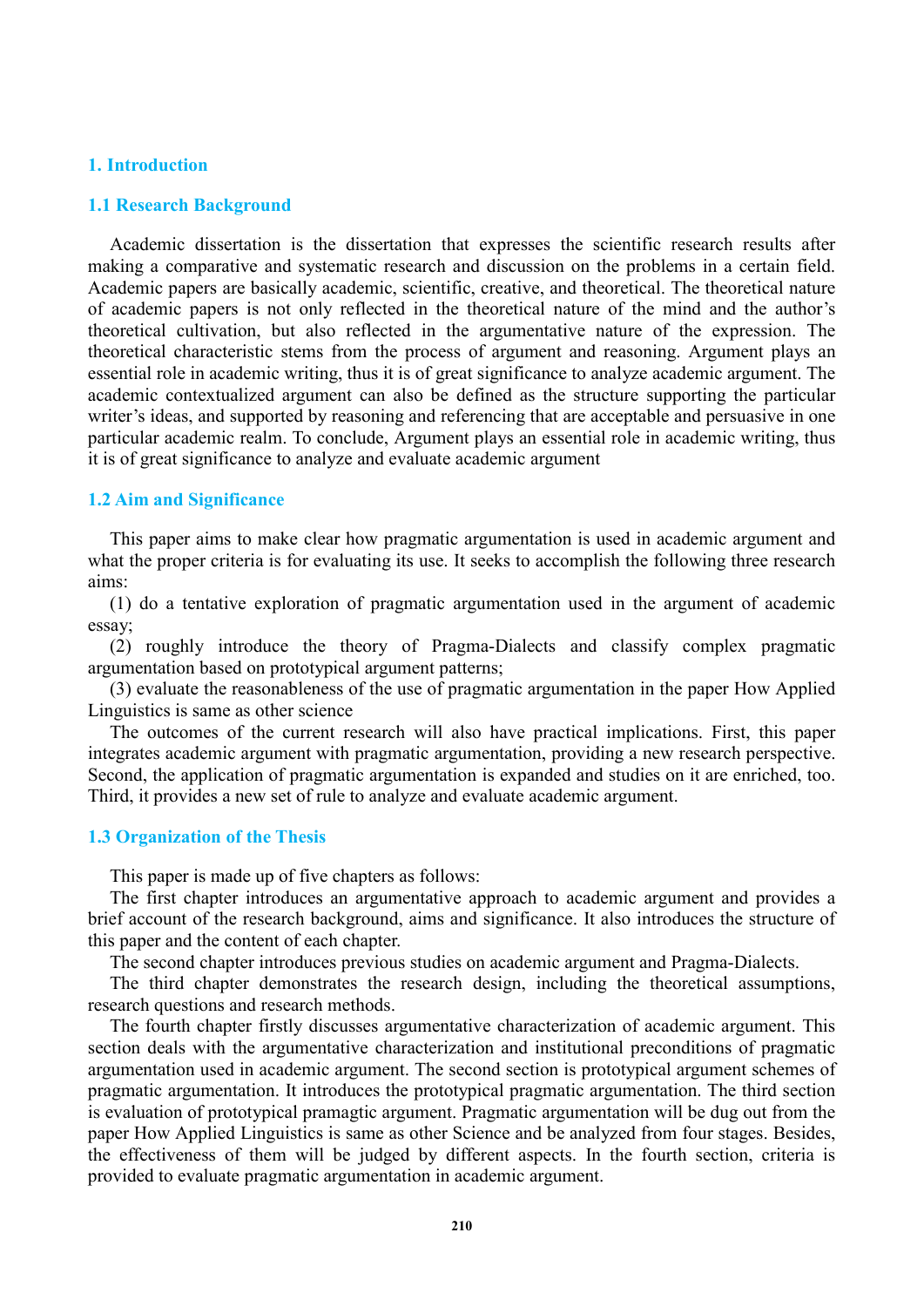The fifth chapter summarizes the whole paper and points out the limitations of this paper and further research of this field.

#### **2. Literature Review**

#### **2.1 Studies on academic argument**

The most basic logical method of academic argumentation is to observe the general laws of formal logic. Lu (2006) studies how to conduct academic argument and concludes that Academic argumentation is the concrete application of logical knowledge, and it is a concrete manifestation of logical thinking ability. Xia(2017) concludes that the academic contextualized argument may be defined as the structure supporting the particular writer's ideas, and supported by reasoning and referencing that are acceptable and convincing in one specific academic field. J. Wagemans (2015) proposes the basic pattern of academic argument from the practice of science and philosophical.

#### **2.2 Studies on Pragma-dialects**

The pragma-dialectical theory of argumentation originated from the University of Amsterdam by Frans H. van Emerson and Rob Grootendorst in the 1970s and developed over the following four decades. As the name of this theory indicates, the integration of dialectical and pragmatic insights is the distinctive characteristic of pragma-dialects.

The various contributions to pragma-dialects as a typical argumentative pattern in certain communicative activity types belonging to the political domain, the legal domain, the medical domain, and the academic domain, have been made recently. In the context parliamentary debate, Garssen (2015), on the basis of the basic scheme of pragmatic argumentation, puts forward the pragmatic problem-solving argumentation. Focusing on the case of European parliamentary committees of inquiry, Andone (2015) pays attention to the argumentative patterns combining pragmatic argumentation in which a recommendation is made with an argument invoking the majority will. Feteris (2015) explores the function and implementation of pragmatic argumentation in prototypical argumentative patterns in legal justification. In the medical domain, Henkemans (2015) identifies pragmatic argumentation and presents various types of extensions of this basic argumentative pattern which are often used by the advertisers as the strategic choices to promote their products. And in the academic domain, Wagemans (2015) makes clear the important role of pragmatic argumentation played in justifying scientific explanations.

To summarize, there is much room for us to explore the practical applications of pragmatic argumentation like in the academic realm.

#### **2.3 Summary**

Based on the previous research mentioned above, we can assert that though some studies have been done on the academic argument field, mainly from the perspective of logistics , linguistics and pragmatics, the majority of them do not pay attention to the argumentative feature of it, especially those practical argumentative patterns which often occur in them, such as pragmatic argumentation as a main argument that are typical of argumentative discourse in the political, the legal, the medical, and the academic domain. This paper will identify and analyze pragmatic argumentation used in the paper How Applied Linguistics is same as other science. What's more, four stages of pragmatic argumentation will be given according to their argument schemes. At last, the effectiveness of this paper will be evaluated from the perspective of pragmatic argumentation.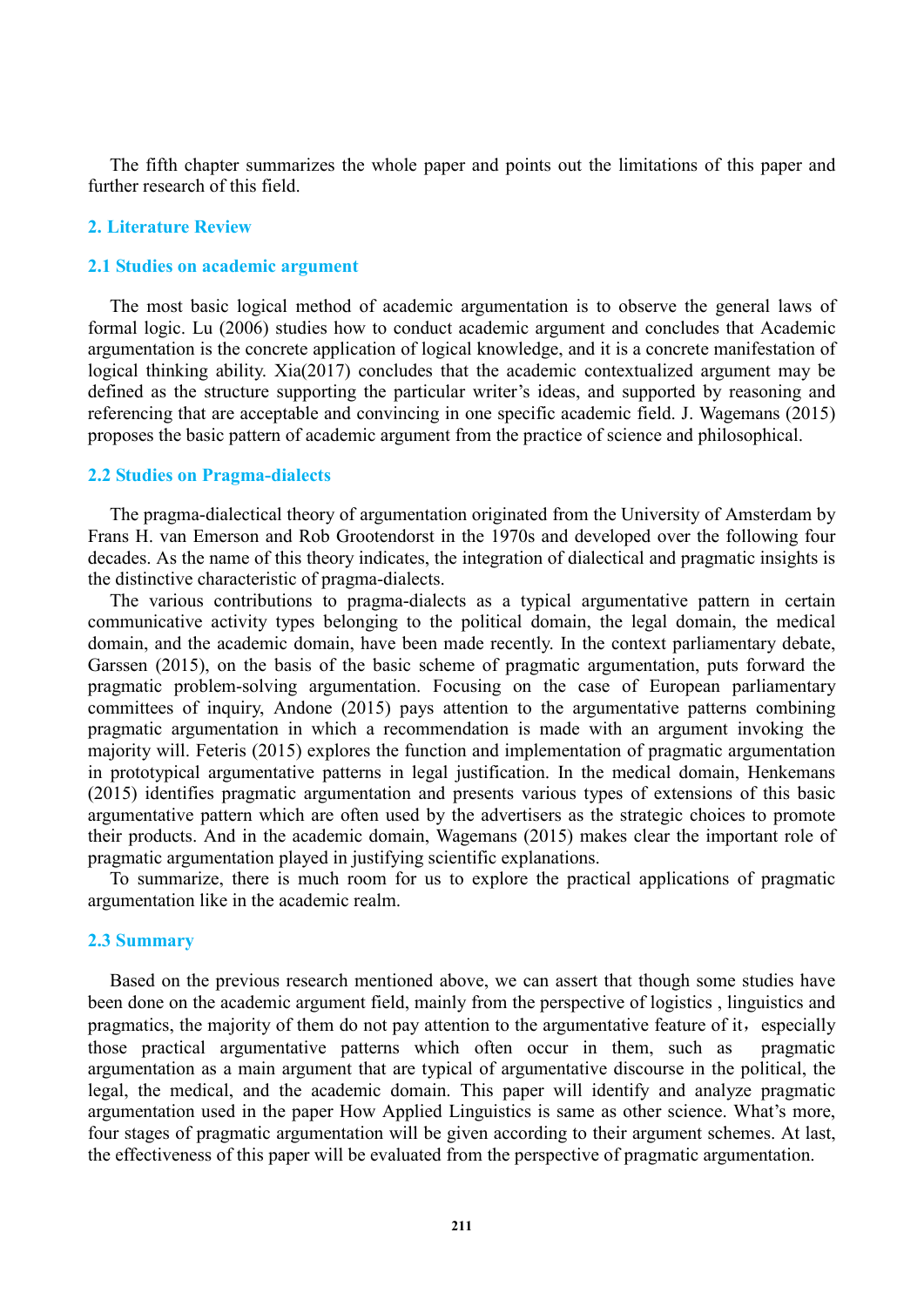#### **3. The Theoretical Framework of Pragma-Dialects**

This chapter deals with the research design, including the theoretical assumptions, research questions and research methods.

#### **3.1 Theoretical Assumptions**

#### **3.1.1 The definition of argumentation**

In pragma-dialectics, argumentation is defined as "a communicative and interactional (speech) act complex aimed at resolving a difference of opinion before a reasonable judge by advancing a constellation of reasons the arguer can be held accountable for as justifying the accept ability of the standpoint(s) at issue" (van Eemeren, 2010, p. 29). Within the structure of Pragma-dialectics, argumentation is researched both from a communicative perspective relating to language philosophy, speech act theory and discourse analysis, and from a critical perspective relating to critical reasonableness and dialogue logic. The dialectical dimension is inspired by normative insights from ["critical reasonableness](https://en.wikipedia.org/wiki/Critical_rationalism) " and formal dialectics, the pragmatic dimension by descriptive insights from [speech act](https://en.wikipedia.org/wiki/Speech_act_theory) theory, [Gricean](https://en.wikipedia.org/wiki/Paul_Grice) language philosophy and [discourse analysis.](https://en.wikipedia.org/wiki/Discourse_analysis)

## **3.1.2 Ideal model of a critical discussion**

The ideal model of a critical discussion intends to resolve a difference of opinion by arguing whether the standpoint at issues should be accepted or not. It takes place between the protagonist who defends a certain standpoint and the antagonist who doubts or challenges the proposed standpoint. To allow for the systematic integration of the pragmatic and dialectical dimensions in the study of argumentation, the pragma-dialectical theory uses four meta-theoretical principles as its point of departure: functionalization, socialization, externalization and dialectification. Functionalization is achieved by treating discourse as a purposive act. Socialization is achieved by extending the speech act perspective to the level of interaction. Externalization is achieved by capturing the propositional and interactional commitments created by the speech acts performed. And dialectification is achieved by regimenting the exchange of speech acts to an ideal model of a critical discussion.

In an ideal model of critical discussion, argumentative discourse is classfied analytically into four stages: the confrontation stage, the opening stage, the argumentation stage and the concluding stage. In the confrontation stage, the parties make clear that they have a difference of opinion and identify the types of difference of opinion. In the opening stage, they decide to resolve this difference of opinion. The interlocutors determine their points of departure: they agree on the rules of the discussion and establish which propositions they can use in their argumentation. In the argumentation stage, the protagonist defends their standpoint by advancing arguments to eliminate the antagonist's doubt or counter the antagonist's objections. In the concluding stage, the discussion parties evaluate to what extent their initial difference of opinion has been resolved and in whose favor. The model also defines the nature and distribution of the speech acts that play a constructive part in the various stages of the resolution process.

### **3.1.3 Strategic maneuvering**

Individuals involved in real-world argumentative discourse are always faced with the "argumentative predicament" that every argumentative move taking aim at effectiveness needs to go together with maintaining rationality. In argumentative reality, individuals are inclined to resolve a difference of opinion reasonably by abide by certain critical standards of reasonableness. However,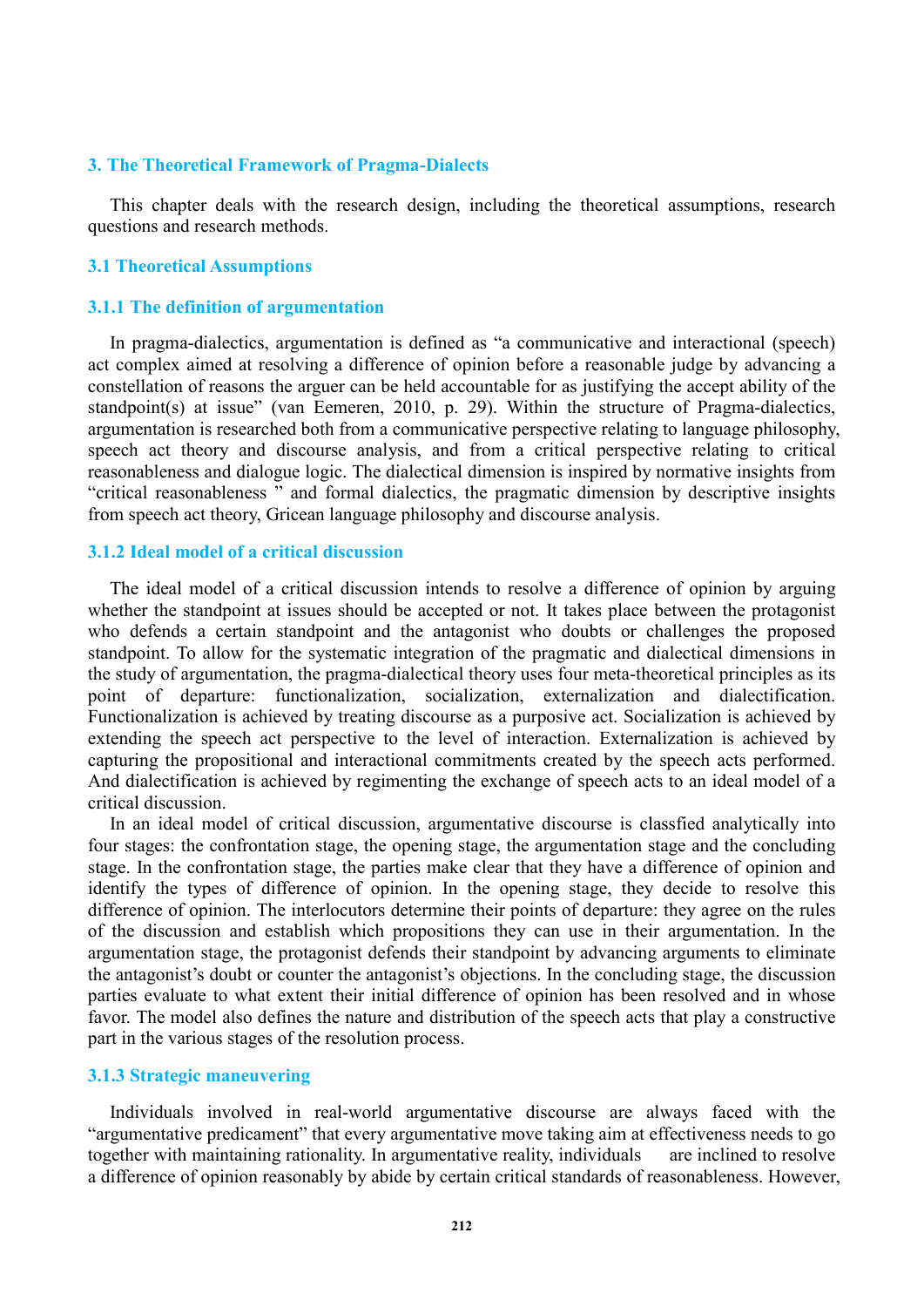in the mean time, some people are possibly primarily interested in resolving the difference of opinion efficiently in their favor.

Recently, the pragma-dialectical theory of argumentation has incorporated insights from rhetoric into the analysis of argumentative discussion. Parties involved in a difference of opinion "maneuver strategically" to simultaneously realize their dialectical and their rhetorical aims. In other words, the parties in an argumentative discussion attempt to be persuasive (have their standpoint accepted) while observing the critical standards for argumentative discourse. In each of the critical discussion stages there is a rhetorical goal that corresponds with the dialectical goal and interlocutors can make use of three analytical aspects to balance effectiveness and reasonableness: making an opportune selection from the topical potential available at the stage concerned, approaching the audience efficiently and carefully exploiting presentational means. These three aspects correspond with some focal points of rhetorical study – topics, audience adaptation and presentational devices – so that insights acquired in rhetoric are brought to bear in explaining how rhetorical and dialectical considerations play a part in the various ways of strategic maneuvering.

#### **3.1.4 Pragmatic Argumentation**

Pragmatic argumentation is defined by a series of argumentative moves aiming at solving certain differences of opinion and it is defended by explaining or illustrating the desirable or undesirable results resulting from the actions the arguers support or oppose (Frans van Eemeren, 2015). Also, pragmatic argumentation has two variants: positive variant and negative variant.

Pragmatic argumentation that is used to support a positive standpoint is generalized as ''Action X should be carried out''. On contrast, the pragmatic argumentation applied to a negative standpoint can be represented as ''Action X should not be carried out''. The pragma-dialectical definition of the argument scheme of pragmatic argumentation in positive version is as follows (van Eemeren, 2015): 1 Standpoint Action X should be carried out 1.1 Because Action X will lead to positive result Y (1.1') 1 And (Actions of type X [such as X] that lead to positive results of type Y [such as Y] must be carried out). Pragmatic argumentation will be evaluated in accordance with the critical questions pertinent to the argument scheme of causal argumentation. This means that the following critical questions can be raised (van Eemeren, 2015): (a) Do actions of type X lead to results of type Y? (b) Is result Y really positive (i.e., desirable)/negative (i.e., undesirable)? (c) Does action X not have any major negative (i.e., undesirable)/positive (i.e., desirable) side-effects?

#### **3.2 Research Questions**

Based on the theoretical basis of pragmatic argumentology, this study begins with path of argumentative discourse analysis and analyzes the "argumentability" of academic argument, and specifically discusses the following issues:

How pragmatic argumentation used in academic argument?

What is the basic model of pragmatic argumentation used in academic argument in How applied linguistics is same as other science? What are their strategic functions?

How to evaluate pragmatic argumentation used reasonably in academic argument?

Did How applied linguistics is same as other science keep to a balance between dialectical reasonableness and rhetorical effectiveness when using pragmatic argumentation?

#### **3.3 Research Method**

This study is based on the basic theories and methods of pragmatic argumentation, constructing a critical analysis framework based on "discourse structure analysis-evaluation of pragmatic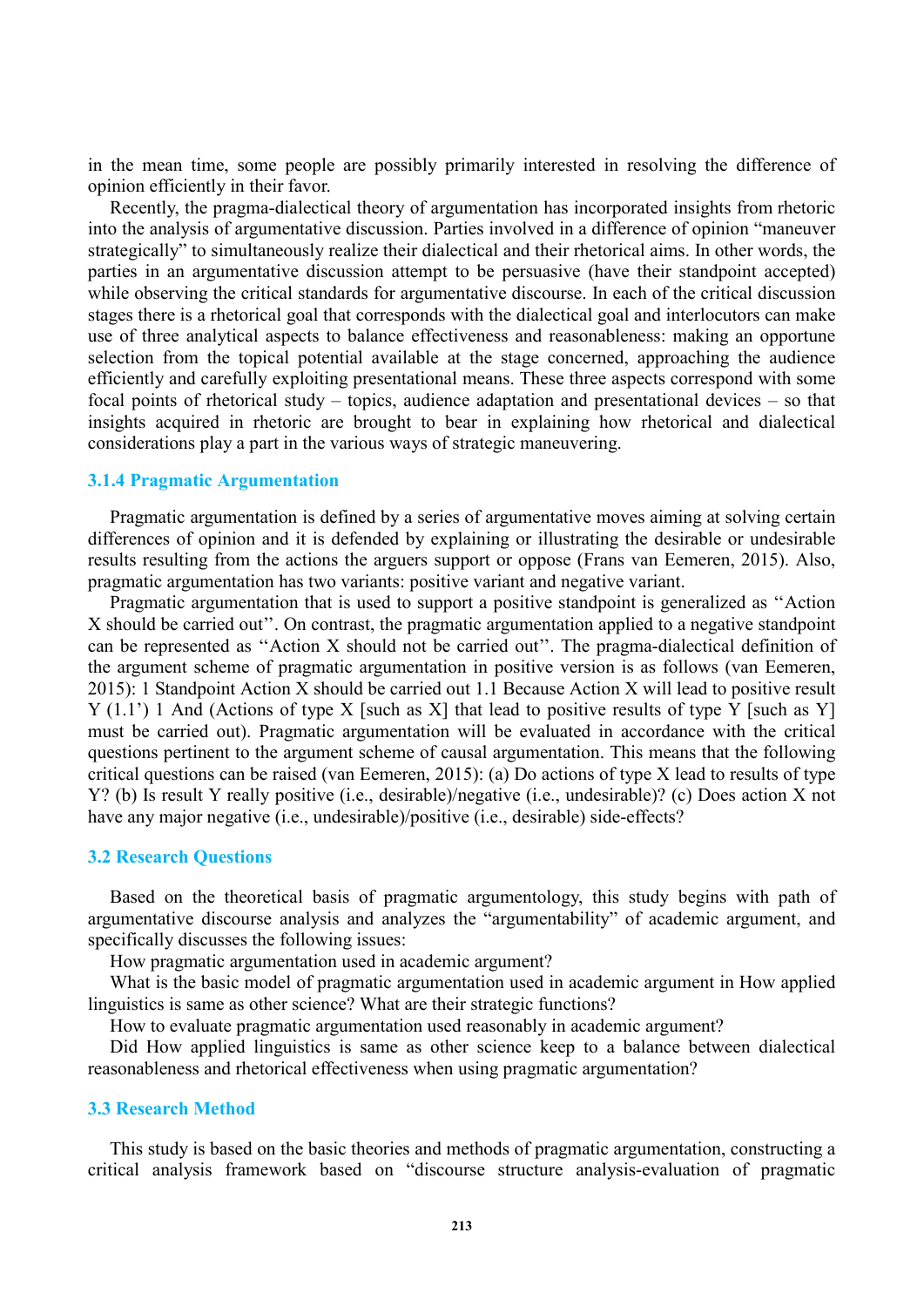effects-rational criticism of argumentation". This analytical framework not only takes pragmatic, argumentative, rhetorical, and logical characteristics of the argumentative of the argumentative discourse, and can fully reflect the "argumentative" dimensions of critical thinking cognitive process in academic argument.

#### **3.3.1 Reconstructing argumentative discourse**

First of all, the critical analysis refers to the identification, reconstruction, and reproduction of the different argumentative discourse structures of both parties in the field of communicative discourse of each communicative field. Based on this, it analyzes and compares the six core components of the discourse of each communicative field. (including disagreements, starting points, positions, implicit prerequisites, diagram form and conclusions) and linguistic features. Linguistic features analysis is not limited to microscopic descriptions (including speech and semantics) of single words and sentence grammatical structures under the category of linguistics. Syntax) should also involve more complex and advanced levels such as textual cohesion and intertextuality.

#### **3.3.2 Analyzing pragmatic argumentation in academic argument**

When trying to analyze pragmatic argumentation in academic essays, it is required to verdict whether the standpoint is prescriptive or not. The judgment of the type of standpoint is the first step to make a pragma-dialectical analysis of pragmatic argumentation. Pragmatic argumentation belongs to the sub-type of causal argumentation and it works as a specific type of strategic maneuver in argumentation discourse with the goal to convince target readers effectively. To permit a more sophisticated analysis of every strategic maneuver, it is essential to take the three aspects of strategic maneuvering into consideration: topical potential, audience demand, and presentational device. According to van Eemeren (2016), pragmatic argumentation has its own argument scheme consisting of a standpoint, an explicit premise and an unexpressed premise. Concerning the specific institutional context of academic argument, the 29 institutional conventions impose certain constraints on the using of pragmatic argumentation. Moreover, the institutional aims that commentators attempt to realize stimulate the use of its extensions. In this view, both the basic argument scheme of pragmatic argumentation and the institutional contexts of academic argument should be taken seriously as the analytic tool to analyze the pragmatic argumentation used in academic argument.

#### **3.3.3 Evaluating pragmatic argumentation in academic argument**

To evaluate the reasonableness of pragmatic argumentation used in academic argument, soundness criteria should be explored to evaluate whether the use is reasonable or fallacious.

Critical evaluation refers to the fact that the subject manipulates argument rhetoric in discourse communication to obtain linguistic pragmatic effects. The two sides of the communication maintain their own "attitudes" more effectively within a reasonable range, and each implements "trick" manipulation. The recognition of attitudes and skills must be completed through critical evaluation. This includes assessing the rhetorical elements of discourse and its linguistic features from the perspectives of rationality (according to the criterion of reasonableness) and rhetorical validity (effectively persuading the other party or other audience), and then summarizing and contrasting the high frequencies in the process of argumentation. Considering the argumentative reality, soundness criteria stresses the institutional constraints that academic argument as a special argumentative activity type imposes on the specific use of pragmatic argumentation.

This study uses the paper How applied linguistics is same as other science as an example and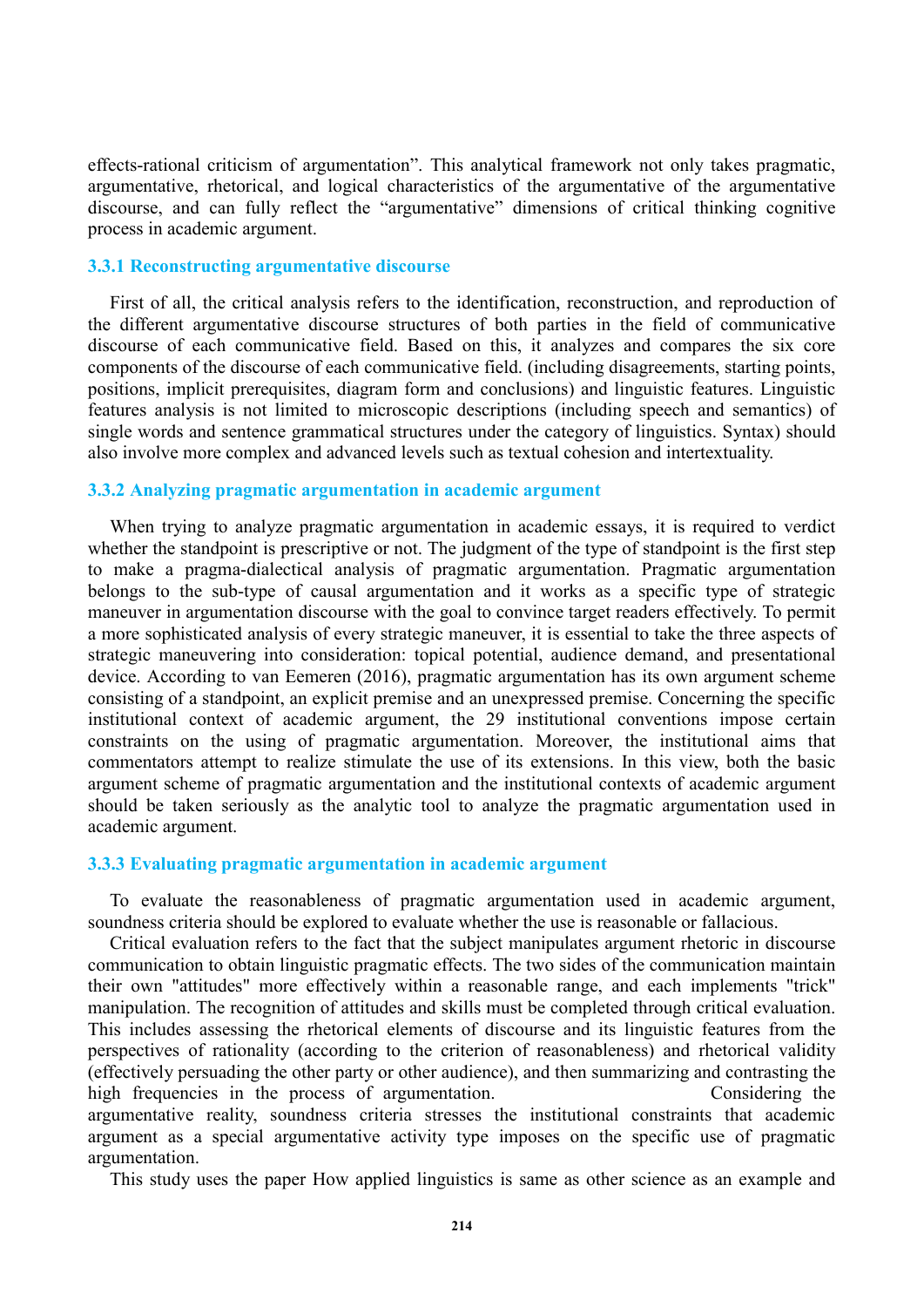explain how to explore the cognitive processing of critical thinking through the analysis, evaluation, and critical path of discourse.

#### **4. Results and Discussions**

The paper How Applied Linguistics is same as other science, which was published in the journal of **Applied Linguistics** in 1997. Applied Linguistics is a peer-reviewed academic journal in the field of applied linguistics established in 1980 and published by Oxford University Press. The journal publishes both research papers and conceptual articles in all aspects of applied linguistics, such as lexicography, corpus linguistics, multilingualism, discourse analysis, and language education, aiming at promoting discussion among researchers in different fields. It features a "Forum" section, introduced in 2001, intended for short contributions, such as responses to articles and notices about current research. Due to the length of paper, the following paragraphs are selected to analyze:

①At this point it should be clear that the conflation of Widdowson-Brumfit is inappropriate. ② Anyone reading the work of either of us over the past two decades will immediately see that Widdowson's work is much more overtly linguistic than mine is. ③His literary work (Widdowson 1992) depends substantially on detailed analysis of alternative versions of texts and the analysis of these readings; his work on discourse, on languages for specific purposes, or his recent critique of critical approaches (Widdowson 1995) depend on linguistic theory and linguistic analysis to a far greater extent than most of my own writings do.④ Whatever similarities there may sometimes be in our justifications of the applied linguistic enterprise, our practices are substantially divergent.

In the sample paragraph, confronting with the different opinions, the author generally shows his negative attitude by indicating that opposing certain standpoint would prevent a negative result. In order to support this argument, the author commonly applies pragmatic argumentation to defend his standpoint. The basic pragmatic argumentation can therefore be summarized as:

Issue X should not be supported

a. Issue X will cause damage Y

b. Issue of type X [such as X] that causes damage of type Y [such as Y] should not be supported

In order to illustrate how the prototypical pragmatic argumentation works in real context, analysis of example reveals the strategic choice made by the author in convincing the readers.

In the sample text, sentence ① clearly states the standpoint that "the conflation of Widdowson-Brumfit is inappropriate". Referring to the relevant background of applied linguistics, it is easy to understand the suppressed premises:⑴ The viewpoints of Widdowson is different from the viewpoints of Brumfit.⑵ Alhough they may share some similar characteristics, their theories are radically different.⑶ The combination of Widdowson's viewpoints and Brumift's viewpoints is illogical. H. G. Widdowson is an internationally acclaimed authority in applied linguistics and language teaching. He is one of the main advocators, promoters and preachers of communicative approach. Christopher Brumfit is the author of this paper. He asserts that it is not appropriate to combine Widdowson's viewpoints with his own's. It can be inferred from this part of the context that the author tries to eliminate the disagreement that whether it is appropriate to combine Widdowson's standpoints with his own viewpoints. In this part the author clearly expressed the disagreements and denial standpoints.

In order to maintain and demonstrate this standpoint of denial, Communicators must necessarily choose the starting point of the argument that best suits their interests at the opening stage, that is, the facts or value judgment that both sides consent or default explicitly. This strategic fact or value selection actually reflects the intentionality of the elite groups which the communicators represent.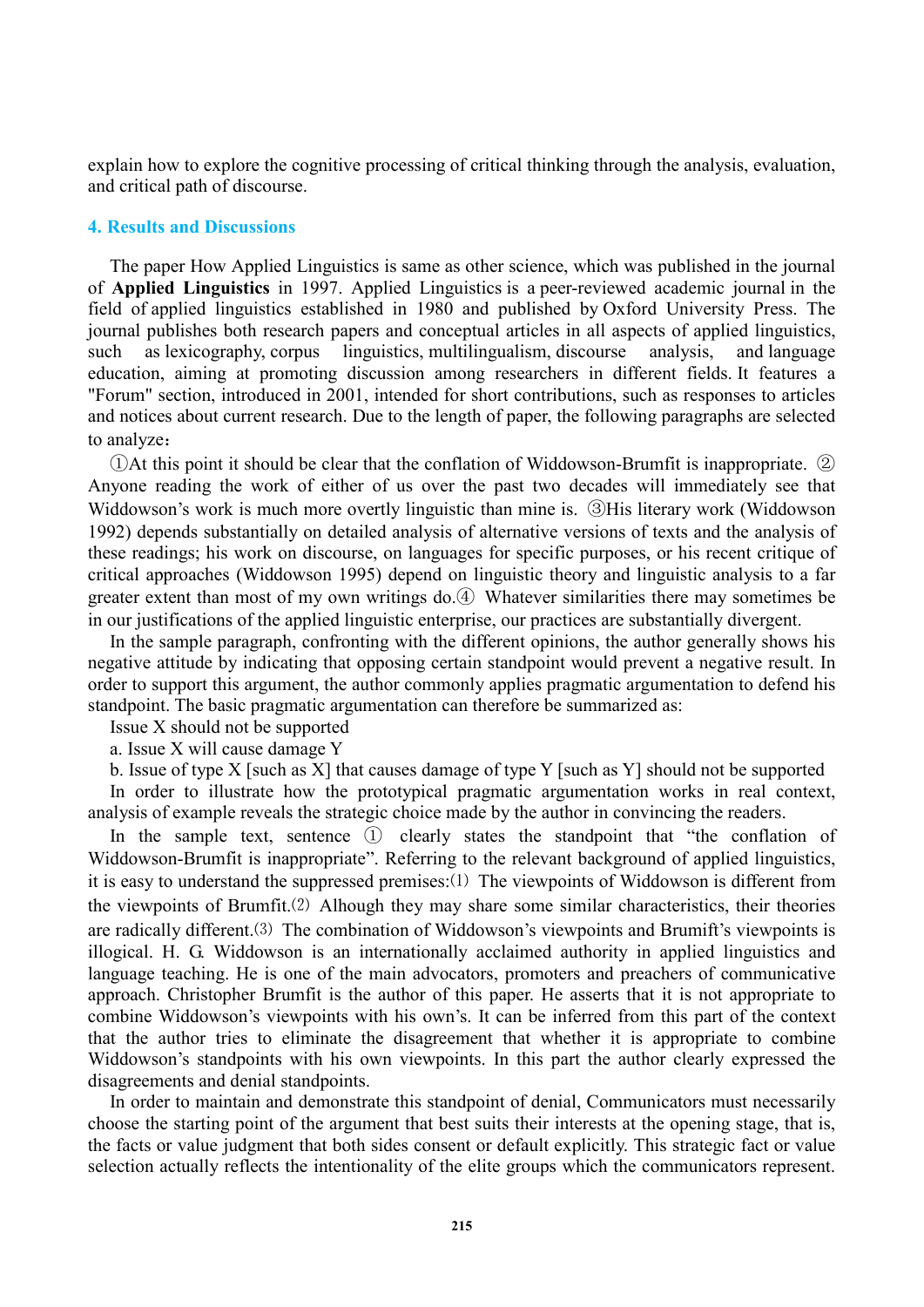In this paragraph, the author choices sentence ② and sentence ③ as the two starting points to maintain his standpoints. It can be concluded from this two sentences that Widdowson's work is distinctively more linguistic. Also, his critical approaches depend on linguistic theory. It is intended to further prove his standpoint that the conflation of Widdowson-Brumift is not appropriate. In order to prove that "the conflation of Widdowson-Brumift is inappropriate", the author conducts the argument in each sentence of this paragraph. Among them, the argument of sentence ① mainly argues that it is not appropriate to combine Widdowson's opinions with his own viewpoints. The structure of argument can be expressed as:

Argument 1 at this point it should be clear that the conflation of Widdowson-Brumfit is inappropriate.

a. The viewpoints of Widdowson are different from the viewpoints of Brumfit.

b. Although they may share some similar characteristics, their theories are radically different.

c. The combination of Widdowson's viewpoints and Brumift's viewpoints are unreasonable.

Reconstruction of discourse structure displays that the author uses argument a and b to justify "The combination of Widdowson's viewpoints and Brumift's viewpoints is illogical". In other words, if a and b are both valid, and there is indeed a representative relationship between "The viewpoints of Widdowson is different from the viewpoints of Brumfit" and "their theories are radically different" , then argument 1 holds. This argument strategy is referred to as "argumentation based on a symptomatic relation" by Emerson in 2002. In sentence ②, the author justify a by providing facts(Widdowson's work, much more overtly linguistic). This argument ascribes the irrationality of the conflation of Widdowson-Brumfit to the divergence of their theories. Because Widdowson's work is much more linguistic(overtly linguistic). In the meantime, the author also presupposes a debate structure for later texts: Widdowson's literary work and his work on discourse are closely related to linguistic field, which can be demonstrated and justified through the following sentence:

Argument 2 Anyone reading the work of either of us over the past two decades will immediately see that Widdowson's work is much more overtly linguistic than mine is.

a. For readers who have a little understanding of our works, it is obvious that our works are different.

b. Almost Any individual can distinguish that our works are different.

c. Widdowson's work is more linguistic than mine.

d.It is quite easy to distinguish that Widdowson studies more in linguistic field.

Argument 2 contains two argument schemes. a and b constitute reasons together, and form argumentation based on a causal relation with argument 2, a, b and c form Symptomatic relational argument. The two schemes work together, constituting mixed-type complex argument structure. This structure is illustrated in figure:

The analysis and reconstruction of the holistic discourse structure can not only clearly demonstrate the author's argumentation skills in rationalizing his own standpoint, but also help the reader to effectively identify the author's attitude and facilitate the judgment of the rationality and effectiveness of the discourse.

According to the reconstruction of this case, concerning the ten rules of pragmatic argumentation and the background of applied linguistics, we come to a conclusion that there are violations in the argument scheme rule (rule seven) and validity rules (rule eight). For instance, both argument 1 and argument 2 show some irrationality.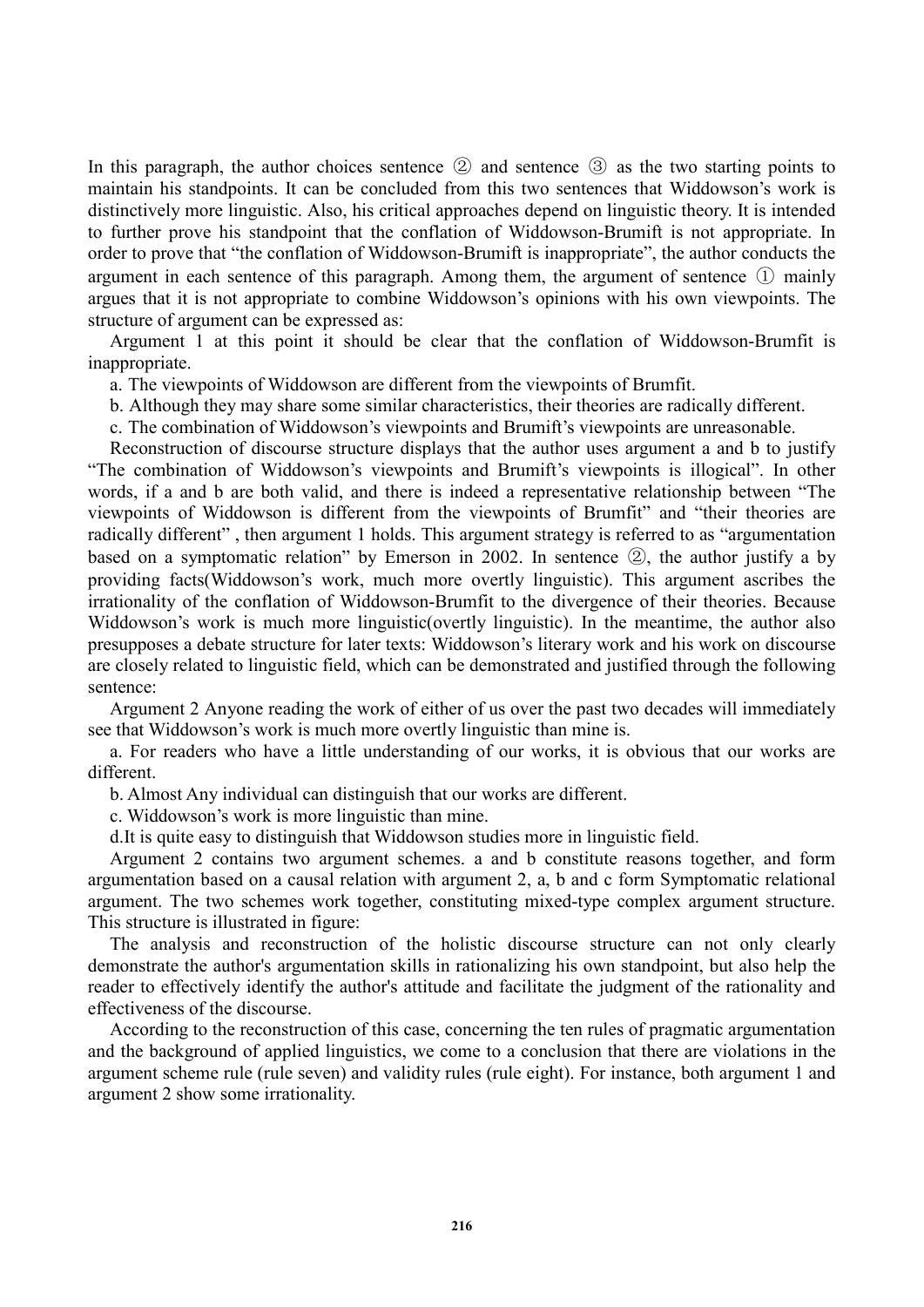

Figure 1 The Argument and structure diagram

Firstly, the author violates the rule of argument scheme. The so-called argument scheme refers to the abstract reasoning relationship in the argument structure that can change the acceptability of the (large and small) premise to the acceptability of the conclusion. Argumentation Scheme rules require that the arguer correctly use the appropriate argument scheme to maintain his standpoint. In pragma-dialects, the reasoning structure of the symptomatic argument schema can be illustrated as: Conclusion  $Y$  is true of  $X$ .

| Because | Z is true of X (premise 1)        |
|---------|-----------------------------------|
| And     | Z is symptomatic of Y (premise 2) |

In some circumstances, the arguer only expresses conclusions and premises 1 explicitly. Because in a specific context, the audience can usually "consciously complement" the premise 2. To evaluate whether the argument scheme is properly used, we can raise three critical questions: (1) Is Z really a characteristic of Y? (2) Aren't there also other non Y 's that have the characteristic Z? (3) Aren't there also other Y's that do not have the characteristic Z? (van Eemeren et al. 2002: 97-98)

The author uses the typical Symptomatic argument scheme in argument 1. Through discussion of the differences between the viewpoints and theories of Widdowson and Brumfit, the author intends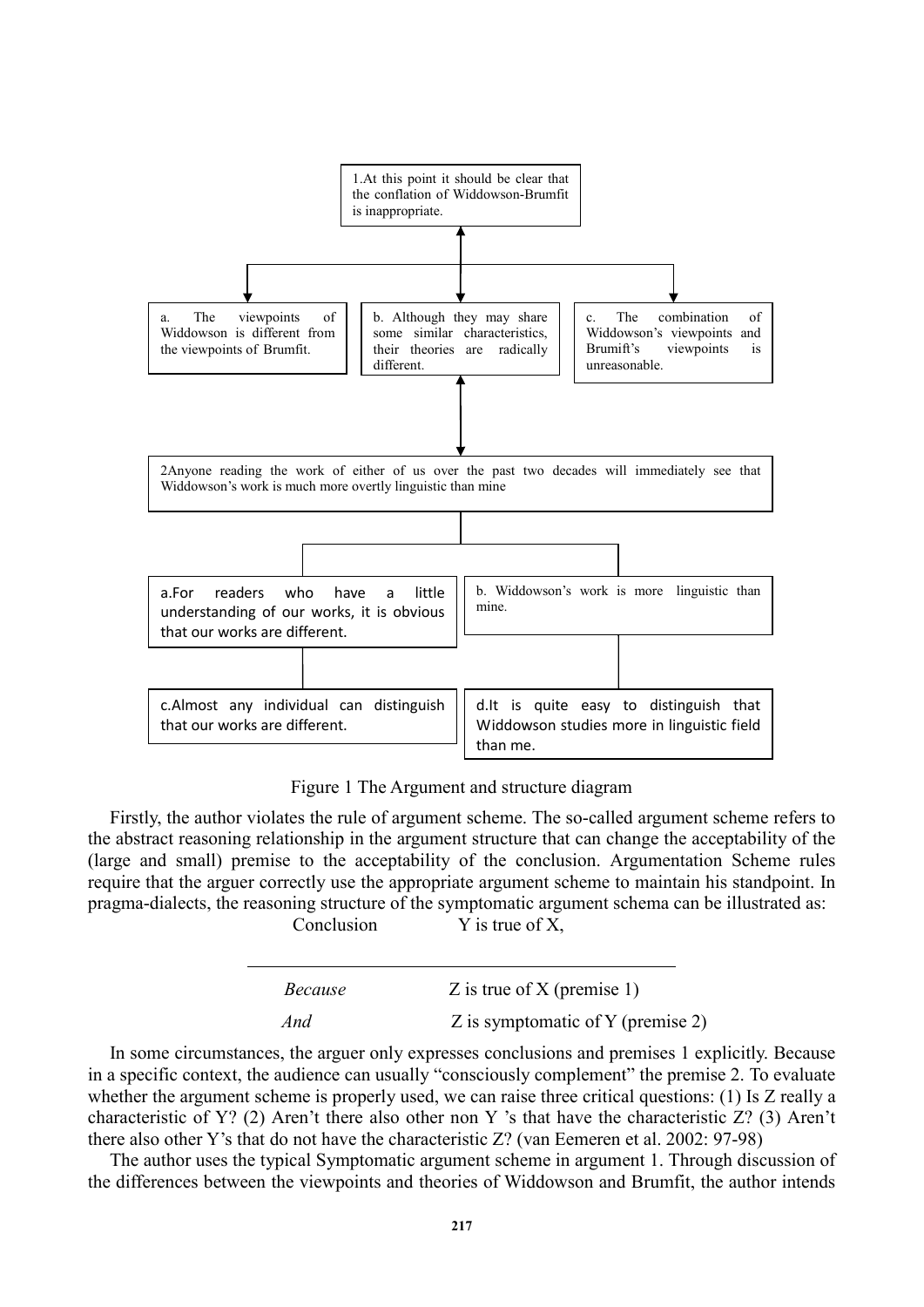to prove that the combination of Widdowson-Brumfit is inappropriate. The argument structure can be illustrated as :

Conclusion 【be inappropriate】(Y) is true for 【the conflation of Widdowson-Brumift】(X)

Because The viewpoints of Widdowson is different  $\ldots$  (z) is true for the conflation of Widdowson-Brumift  $\sum$  (X)(premise1)

And: I their theoris are different  $\mathbf{I}(Z)$  is a characteristic of I be inappropriate  $\mathbf{I}(Y)$  (premise 2) From argument 1, we can conclude that evidence is not sound enough to support the reasoning process. Also, Z cannot be summarized as a characteristic of Y., resulting in a fallacy.

Secondly, argument 2 is also unreasonable and violates the rule of validness. In argument 2, the author contends that any reader can realize that Widdowson's work is more linguistic. However, he does not provide a set of rule to determine the extent of linguistics, thus violating the validity rule of argumentation.

### **5. Conclusions**

#### **5.1 Major Findings**

In a pragma-dialectical view, we find that pragmatic argumentation shares a new perspective on the studies of academic argument. We identify and select pragmatic argumentation in the paper How Applied Linguistics is same as other science, according to the basic scheme of it and through reconstructing the argumentative discourse by identifying the standpoint and the argument, we find that it is usually readily supported by other types of argumentation so as to reasonably defend the standpoint better. Therefore, two types of pragmatic argumentation are put forward by combing pragmatic argumentation with two main types of argumentation divided by two main categories of argument schemes. They are pragmatic argumentation based on a symptomatic relation, and pragmatic argumentation based on causality. By categorizing pragmatic argumentation, we could identify them more easily in the academic argument and use them to enhance the effectiveness of persuasion in a reasonable way.

#### **5.2 Implication**

This analysis in this paper answers the questions in Section 3.2.1 and can be considered as a good example to identify and analyze complex pragmatic argumentation combing with other kinds of argumentation. Besides, this paper provides a new research domain about pragmatic argumentation. And studies on the academic argumentation help to provide a new set of rule in evaluation the reasonableness of it.

#### **5.3 Limitations**

This paper is trying to make a thorough analysis of one paragraph of an academic paper but there are still some limitations here:

The paragraph selected from the paper is not sufficient to make a systematic and complete analysis.

Due to the fact that the three types of argumentation respectively contain many subtypes, this paper is limited in terms of that only one specific subtype of the three types of argumentation is researched to combine with pragmatic argumentation.

The argument scheme of the two types of pragmatic argumentation is not summarized.